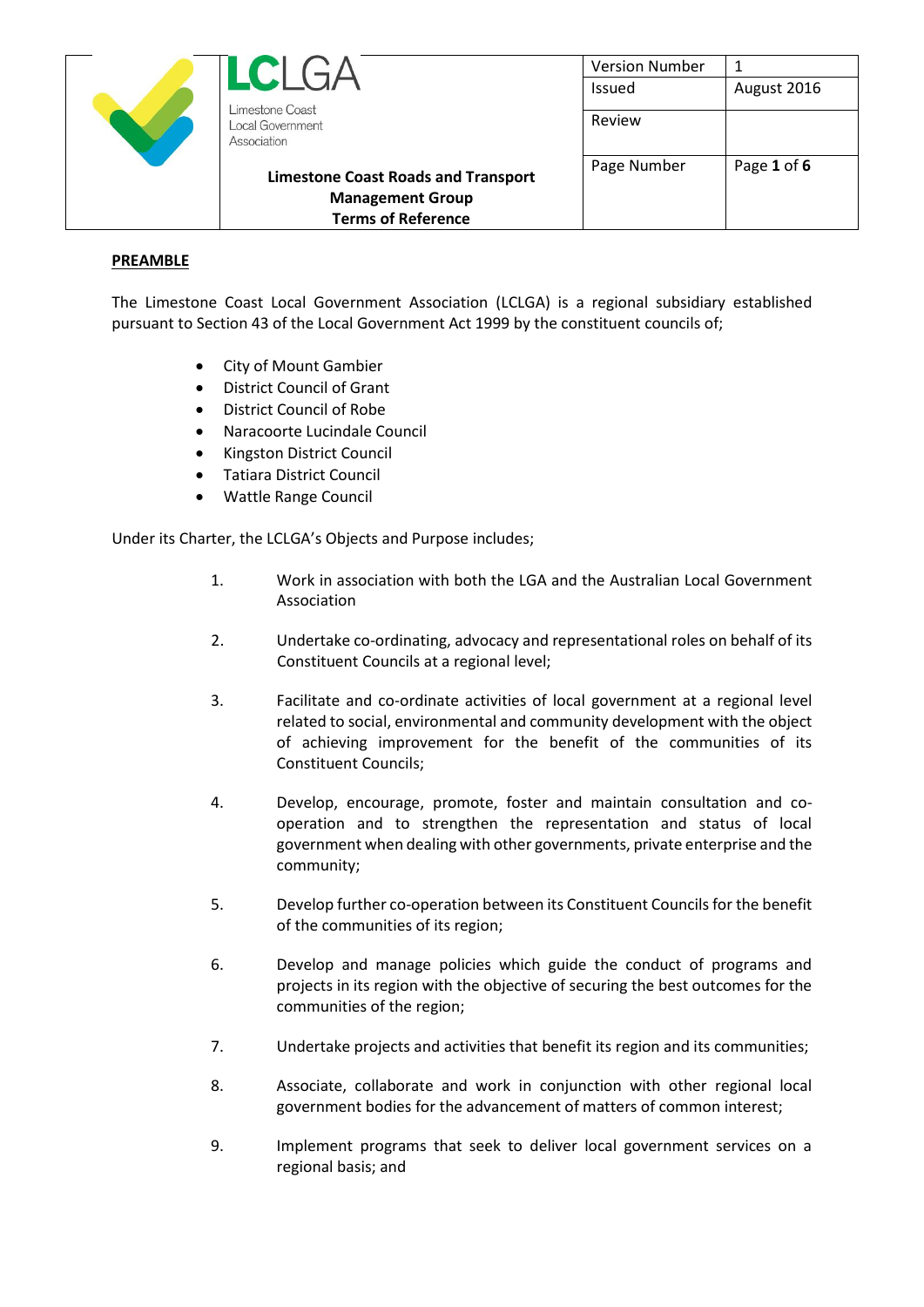

10. To effectively liaise and work with the State and Commonwealth Governments and instrumentalities on a regional basis for the general enhancement of the region.

For the purpose of carrying out special projects or to investigate specific areas of interest the Charter outlines the process whereby committees can be established.

# *Section 6.11 Committees*

- 1. The Board may establish a committee of Board Members for the purpose of:
	- (a) enquiring into and reporting to the Board on any matter within LCLGA's functions and powers and as detailed in the terms of reference given by the Board to the Committee;
	- (b) exercising, performing or discharging delegated powers, functions or duties.
- 2. A member of a committee established under this Clause holds office at the pleasure of the Board.
- 3. The Board may establish advisory committees consisting of or including persons who are not Board Members for enquiring into and reporting to the Board on any matter within LCLGA's functions and powers and as detailed in the terms of reference which must be given by the Board to the advisory committee.
- 4. A member of an advisory committee established under this clause holds office at the pleasure of the Board.
- 5. The President of the Board is an ex-officio member of any committee or advisory committee established by the Board.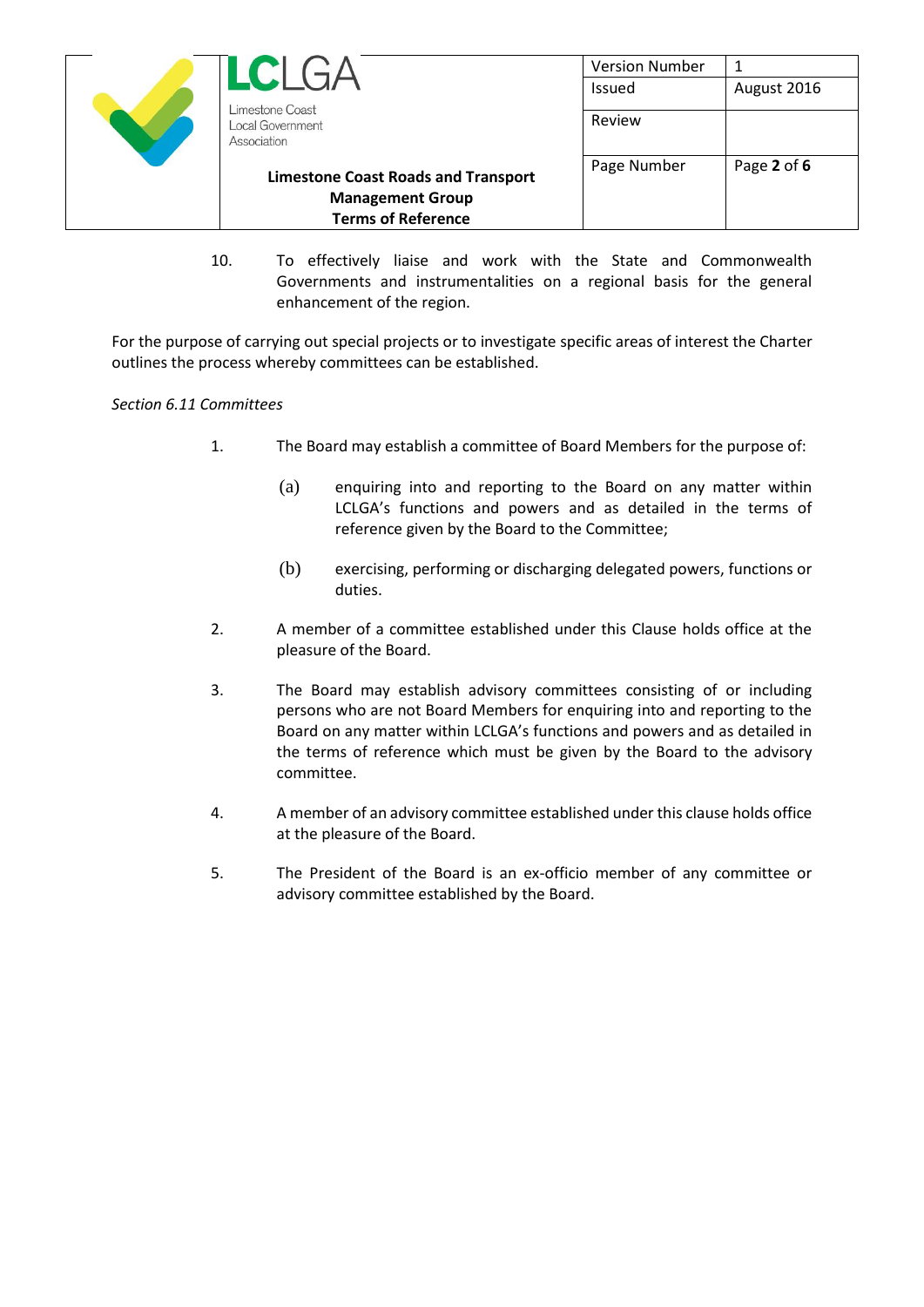| U<br>$\mathbf{L}$                                                     | <b>Version Number</b> |             |
|-----------------------------------------------------------------------|-----------------------|-------------|
|                                                                       | <b>Issued</b>         | August 2016 |
| Limestone Coast<br>ocal Government<br>Association                     | Review                |             |
| <b>Limestone Coast Roads and Transport</b><br><b>Management Group</b> | Page Number           | Page 3 of 6 |
| <b>Terms of Reference</b>                                             |                       |             |

### **1. Name**

The name of the Committee shall be the Limestone Coast Roads and Transport Management Group.

### **2. Membership**

The membership of the Committee shall comprise;

- A member of a technical nature be nominated by each of the following councils
	- o Naracoorte Lucindale Council
	- o Kingston District Council
	- o District Council of Robe
	- o Wattle Range Council
	- o District Council of Grant
	- o City of Mount Gambier
	- o Tatiara District Council
- The Executive Officer of the Limestone Coast Local Government Association.
- The Roads and Safety Officer of the Limestone Coast Local Government Association.
- A senior officer of the Department of Planning, Transport and Infrastructure. Non-voting member
- The Manager, Drainage Operations Department of Environment, Water and Natural Resources. Non-voting member.

The Presiding Member shall be appointed by the Board of the Limestone Coast Local Government Association in addition to the above Members.

The President of the LCLGA shall be an ex-officio member of the Committee.

The committee to liaise with the Limestone Coast Regional Development Board on matters relevant to regional economic development.

#### **3. Term of Office**

- Members are elected by the LCLGA Board at the annual general meeting each year.
- A person may be removed from membership of the Committee by resolution of the LCLGA Board.

#### **4. Administrative Support**

The Executive Officer of the LCLGA shall ensure administrative support is available to the Committee.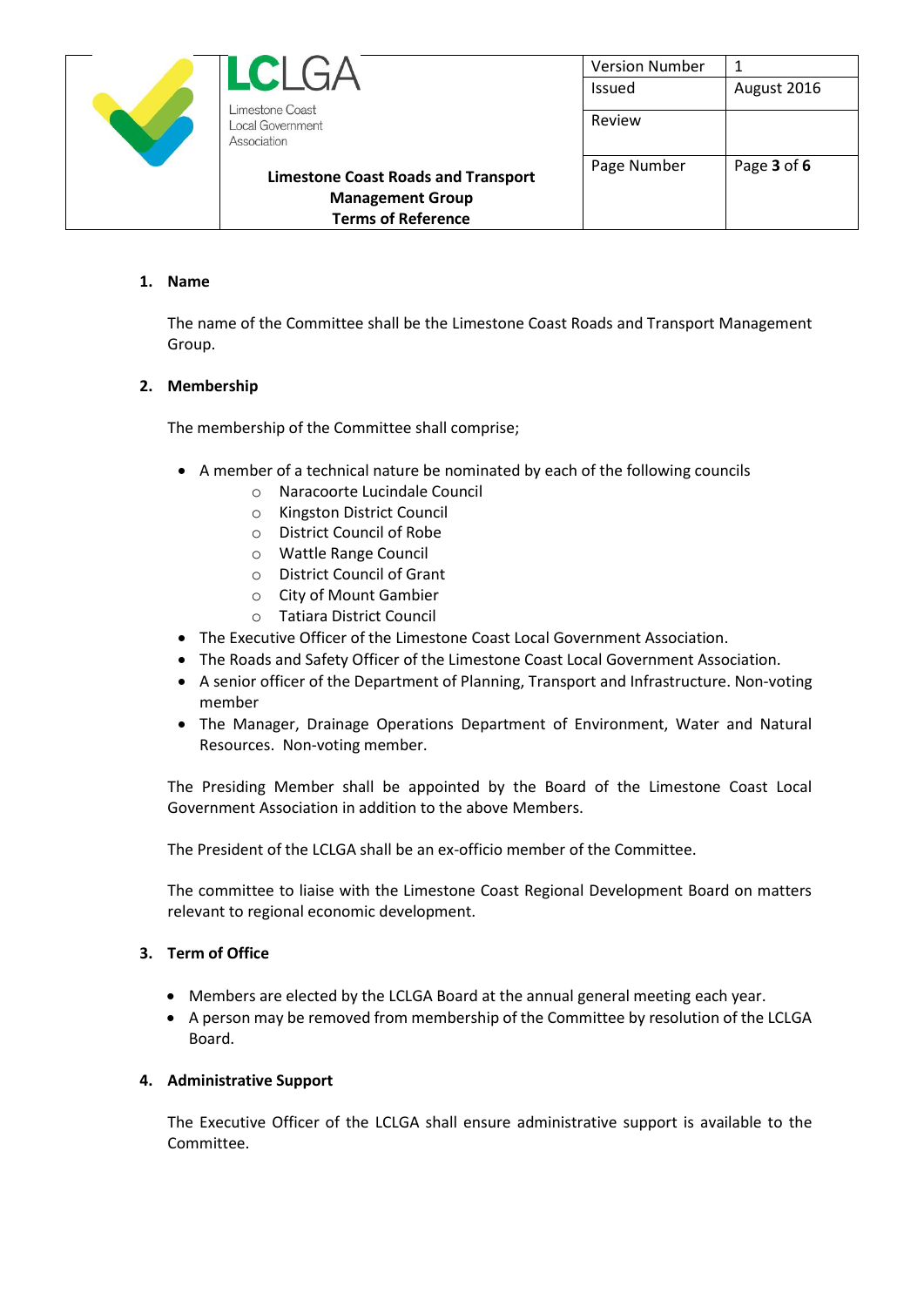| LC G                                                                  | <b>Version Number</b> |             |
|-----------------------------------------------------------------------|-----------------------|-------------|
|                                                                       | <b>Issued</b>         | August 2016 |
| Limestone Coast<br>Local Government<br>Association                    | Review                |             |
| <b>Limestone Coast Roads and Transport</b><br><b>Management Group</b> | Page Number           | Page 4 of 6 |
| <b>Terms of Reference</b>                                             |                       |             |

# **5. Role of the Presiding Member**

The Presiding Member of the Committee shall:

- Preside at all meetings of the Committee and in the event of the Presiding Member being absent from a meeting, the members present shall appoint a member to preside for that meeting or until the Presiding Member is present.
- Preserve order at meetings so that the business may be conducted in due form and with propriety.
- Upon confirmation of the minutes, sign them in the presence of the meeting.

### **6. Aims and Objectives**

- Oversee the implementation of the Regional Transport Plan taking into consideration local, state and federal studies and reports.
- Coordinate the review and update of the Regional Transport Plan as need but at a minimum of at least a two yearly interval.
- Assess and prioritise regional transport projects as necessary including but not limited to assessing the SLRP annual funding applications and other roads and bridges funding opportunities.
- Encourage greater cross council and stakeholder liaison and collaboration on the roads and bridges network.
- Foster road and network planning throughout the region consistent with State and National transport planning.
- Seek opportunities to collaborate with State and National agencies for the delivery of road and bridge network maintenance and upgrades.
- Facilitate greater awareness and understanding across member councils of topical road and transportation issues and funding opportunities and processes.
- Inform the Board of the LCLGA and the Limestone Coast Regional Development Board on the priority projects for the road and bridge network.

# **7. Calling and Timing of Meetings**

- Ordinary meetings of the Committee shall be held at least four times a year at times and places determined by the committee, taking into account the availability and convenience of Members of the Committee.
- Each Member of the Committee, at the time that notice of a meeting is given, is to be supplied with a copy of any documents or reports that are to be considered at the meeting, so far as this is practicable.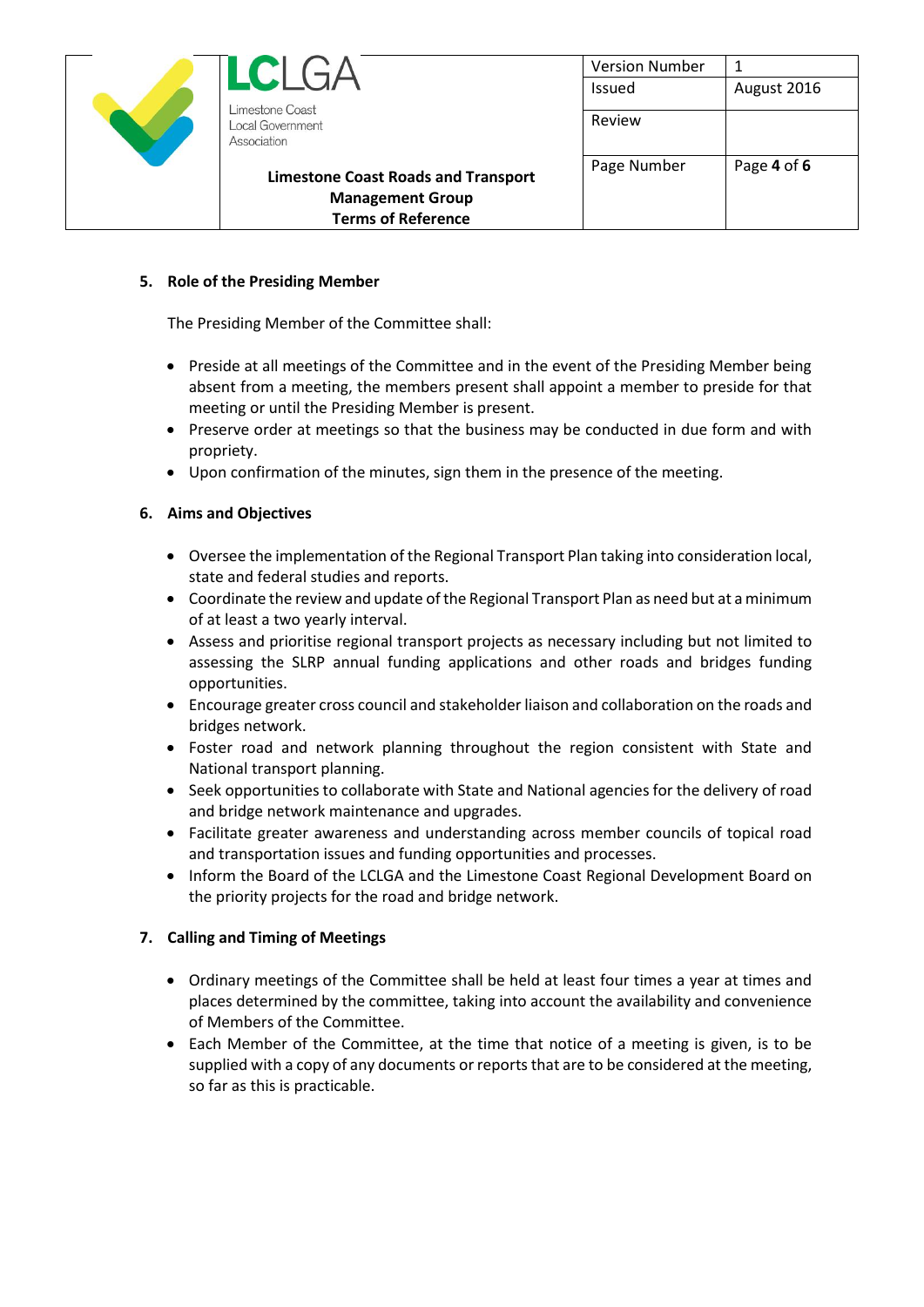| $\blacksquare$                                     | <b>Version Number</b> | 1           |
|----------------------------------------------------|-----------------------|-------------|
|                                                    | Issued                | August 2016 |
| Limestone Coast<br>Local Government<br>Association | Review                |             |
| <b>Limestone Coast Roads and Transport</b>         | Page Number           | Page 5 of 6 |
| <b>Management Group</b>                            |                       |             |
| <b>Terms of Reference</b>                          |                       |             |

# **8. Proceedings of Meetings**

- The Meetings of the Committee shall be conducted in accordance with Sections 87- 91 of the Local Government Act 1999 and the Local Government (Procedures at Meetings) Regulations 2013. Further, the Committee is subject to the operation of Part 2 of the Regulations.
- All members of the Committee will have equal voting rights in respect of all motions put to a Committee Meeting.
- The Presiding Member of the Committee or the Member of the Committee appointed to preside over the meeting in the absence of the Presiding Member, has a deliberative vote on any matter arising for decision at the meeting, but does not have a casting vote in the event of an equality of votes.
- No business can be transacted at a Committee meeting unless a quorum is present.
- A quorum is ascertained by dividing the total number of Members of the Committee by two, ignoring any fraction resulting from the division, and adding one.
- If at any meeting there is not a quorum present within 30 minutes after the time appointed for the commencement of the meeting, or if at any time after the meeting has commenced and before any business to be transacted is completed, there is not a quorum present, the meeting shall be adjourned to another time and date in accordance with the provisions of the Local Government Act.

# **9. Members to Disclose Interest**

- A Member of the Committee has an interest in a matter before the Committee if the member or a person with whom the member is closely associated would, if the matter were decided in a particular manner, receive or have a reasonable expectation of receiving a direct or indirect pecuniary or non-pecuniary benefit or suffer or have a reasonable expectation of suffering a direct or indirect pecuniary or non-pecuniary detriment.
- A Member of the Committee who has an interest in a matter before the Committee of which he or she is a member must declare the interest to the Committee.
- A disclosure made must be recorded in the minutes of the Committee.
- A Member of the Committee who has an interest in a matter before the Committee must not :
	- i. Propose or second a motion relating to the matter
	- ii. Take part in discussion by the Committee relating to that matter.
	- iii. While such discussion is taking place, be in, or in the close vicinity of the room in which the matter is being discussed.
	- iv. Vote in relation to the matter.
- A Member of the Committee who has disclosed an interest in a matter may, by permission of the Committee, attend during proceedings of the Committee on the relevant matter in order to ask or answer questions, provided that the meeting is open to the public, the Member withdraws from the room after asking or answering the questions, and the Member does not in any other way take part in any debate or vote on the matter.